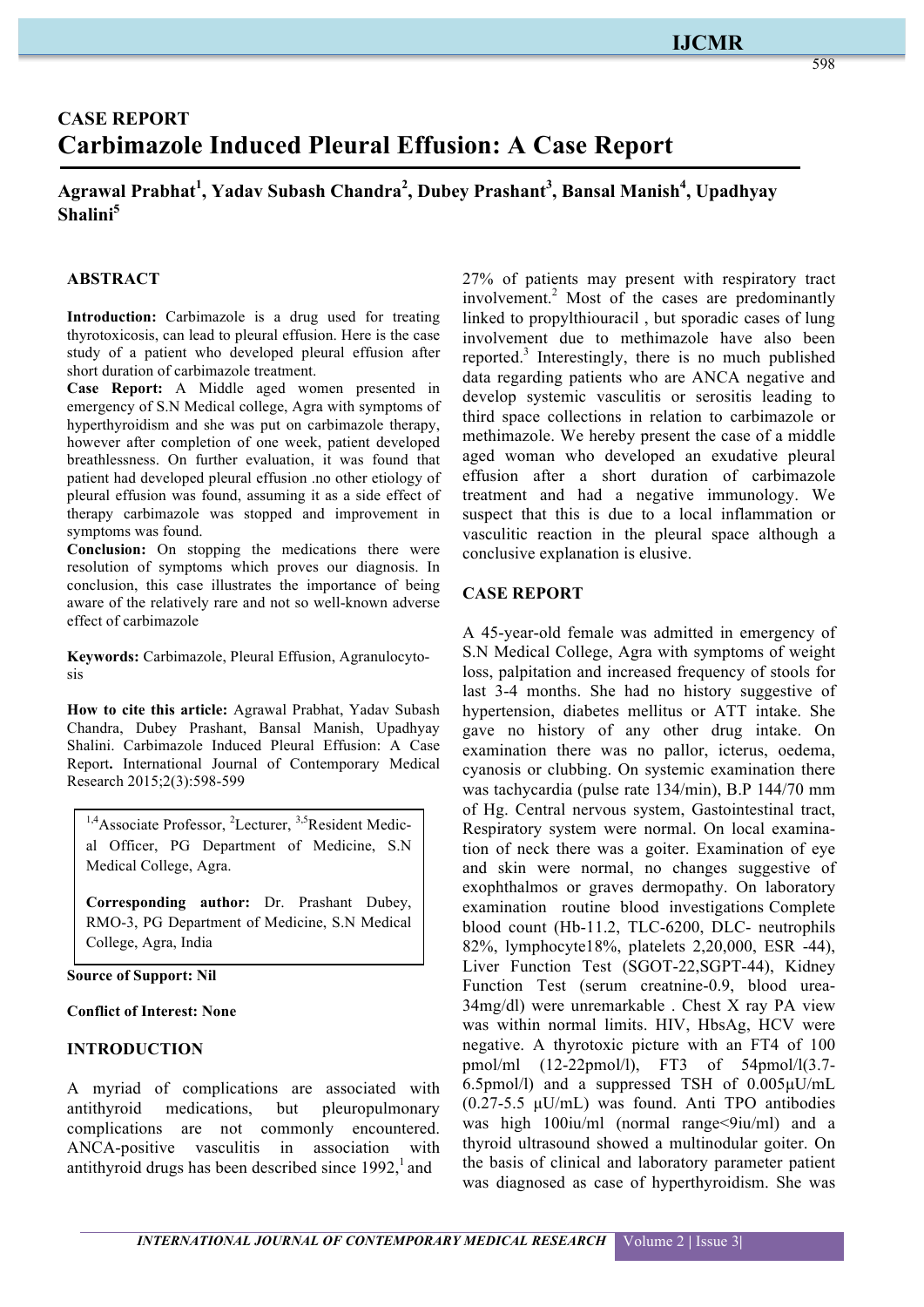started on carbimazole 10 mg tds, propranolol 40mg tds. Her palpitation and frequency of stool improved gradually. She was discharged satisfactorily with follow up advice.

After one week of discharge she presented to us with complains of sore throat, fever and breathlessness at rest. On suspicion of carbimazole induced agranulocytosis, she was adviced Complete blood counts(Hb-5.5,TLC-570,DLC-neutrophil 30%, lymphocyte70%, platelets-50000). Examination of chest confirmed dullness on the left side on percussion, absent breath sounds in the same region on auscultation, Xray chest PA view was done, showing left sided pleural effusion. Further investigation in form of diagnostic pleural tap and evaluation of pleural fluid did not reveal a tubercular or bacterial aetiology. Pleural fluid was however exudative in nature (Pleural Fluid Cytology:TLC-20, DLC-All lymphocyte, Biochemistry: Protien-4.5 gram ,albumin2.5 ,globulin 2.0 ADA-7.6). Gram stain, AFB stain, and culture was negative. Her fluid was therapeutically drained following which she had a thoracoscopy which only showed benign looking pleura, and biopsy confirmed inflammatory changes. She was stopped on carbimazole in view of agranulocytosis and pleural effusion .

Her myeloma screen, vasculitic screen, immunoglobulins and serum tumor markers were all within normal limits. Patient was being planned for radioactive abalation as propylthiouracil was also contraindicated in such patients. She was discharged on propranolol 40mg tds. She came to us after 14 days with a chest Xray PA view which was normal CBC (Hb -10.1 TLC-4100, DLC-neutrophils-68, lymphocyte-32, Platelets-221000) within normal limits. As agranulocytisis, hepatitis, an SLE like reaction, are a life threatening complication of anti thyroid drugs they were not started again in this patient. Patient was later lost in follow up.

## **DISCUSSION**

Several adverse effects are related to antithyroid medications like gastro intestinal intolerance, skin rashes, joint pain, loss or greying of hair, loss of taste. Pleural and pulmonary complications are usually rare in relation to these agents. Pulmonary involvement associated with vasculitis and a positive ANCA secondary to antithyroid medication are known  $(2)$  but the majority of them has been with propylthiouracil, and carbimazole induced vasculitis is exceedingly rare.<sup>4-5</sup> Patients usually present with pulmonary capillaritis, intra-alveolar hemorrhage, and respiratory failure<sup>6</sup> but reports suggest that eosinophilic pleural effusion may be encountered due to propylthiouracil



**Figure-1:** Chest X-Ray PA View at the time of admission



**Figure-2:** Chest XRay PA View-after 1 week of carbimazole therapy

alone.7,8 Several drugs (betablocker, hydralazine, cabergoline, isoniazid, phenytoin, sulphonamide, imatanib, bleomycin, pioglitazone) have been known to cause exudative pleural effusion<sup>9-10</sup> but there is no such reports in the literature implicating carbimazole as the offender. A possible mechanism could be due to local pleuritis or leukocytoclasticvasculitis, but it remains to be proved. There are no data to suggest whether carbimazolecan alter the configuration of myeloperoxidase<sup>2</sup> leading to significant ANCA negativity in most cases, hence it could be assumed that patients may have vasculitic features with serosal involvement without a positive immunology when treated with carbimazole. It is a matter of debate whether the unilateral exudative effusion in our patient could be explained by a similar mechanism, but our argument is based on the fact that her symptoms of unilateral effusion started only after carbimazole was commenced, and all potential causes for an exudative effusion were excluded by thorough investigations, and there was a complete resolution of the effusion after cessation of carbimazole therapy.